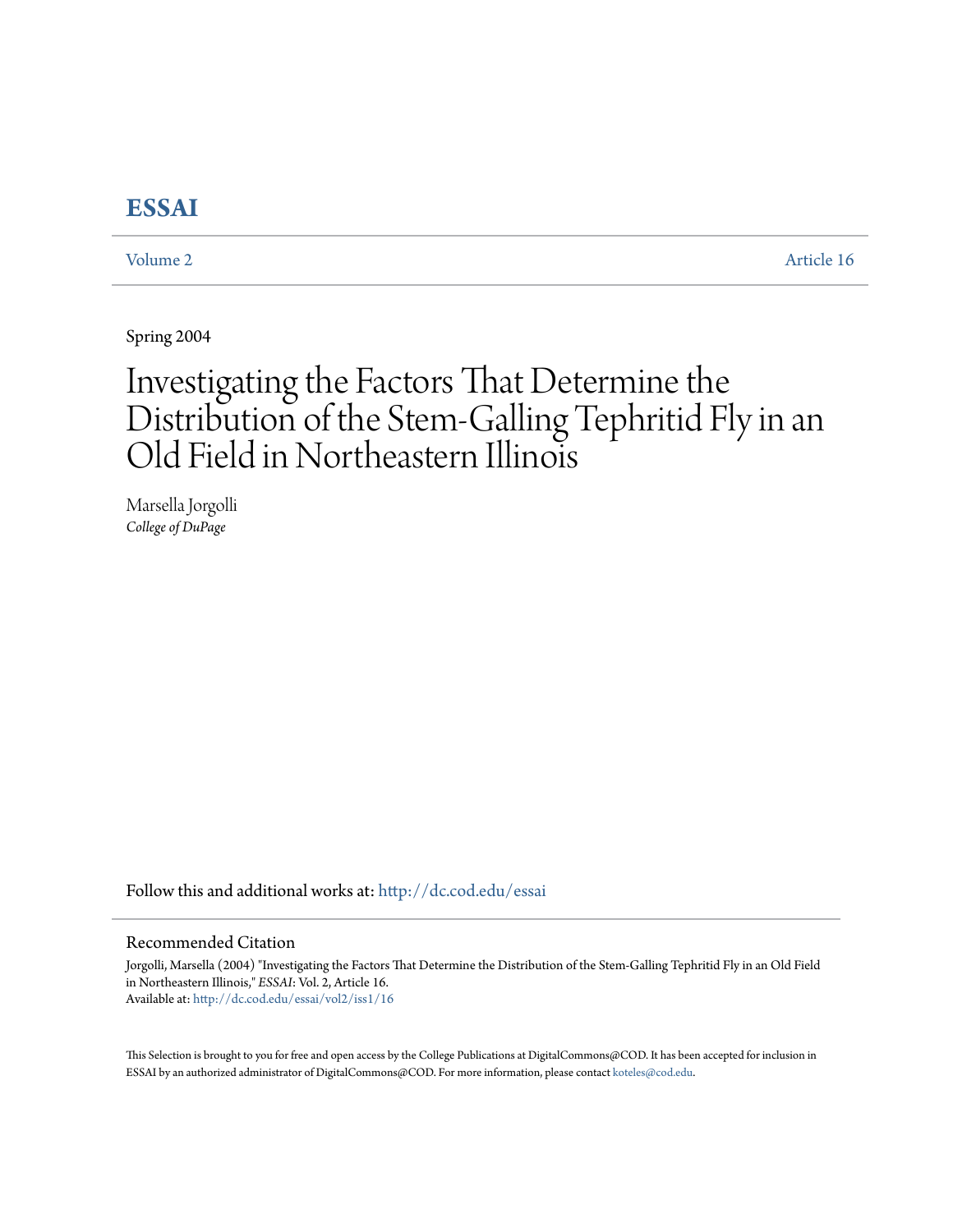# Investigating the Factors that Determine the Distribution of the Stem-Galling Tephritid Fly in an Old Field in Northeastern Illinois

# by Marsella Jorgolli

# (Honors Biology 103)

The Assignment: Conduct original research and write a paper about the research that follows a format in a particular scientific journal.

### Abstract

his study investigated ecological variables associated with the distribution of *Solidago altissima* and galls of *Eurosta solidaginis*. This parasite-insect forms galls in stems of *S. altissima. S. altissima* was found to be positively correlated to soil moisture and negatively correlated to surface his study investigated ecological variables associated with the distribution of *Solidago altissim* and galls of *Eurosta solidaginis*. This parasite-insect forms galls in stems of *S. altissima. S. altissima* was found positively correlated to soil pH, the distribution of another gall-making fly *Rhopalomyia solidaginis,* and to surface soil temperature. Both species showed clumped distribution but they were not correlated in density.

# Introduction

A goal of evolutionary ecology is to understand how the magnitude and direction of natural selection may vary in response to basic ecological processes (Kapelinski et. al. 1994). An understanding of the structure of selection regimes can aid in assessing natural selection's place among the causes of evolution. Herbivorous insects have long been the subjects of speciation models and of tests of the predictions of these models (Abrahamson et. al. 1993). The basic processes of speciation in herbivorous insects are poorly understood, despite long debate (Craig et. al. 1997).

The plant-insect interaction under study in this investigation is the tall goldenrod (*Solidago altissima*) the gall-making parasite*, Eurosta solidaginis* (Diptera: Tephritidae) (Cain 1990). Some 130 species of goldenrods are found throughout the Northern Hemisphere, with the largest concentration right in this country. They range in height from mere centimeters to several meters; the family resemblance is remarkably strong (Egli et. al. 1998). Most goldenrods are upright in form, each branching stem tipped with arching spikes or whirling panicles of yellow flowers produced from midsummer into autumn (Lovejoy 1994). *S. altissima,* known as the tall goldenrod, propagates vegetatively by persistent rhizomes that produce annual shoots (Meyer and Schmid 1999). Initial colonization of a site by *S. altissima* involves the establishment of genets from seeds, but subsequent population development usually occurs only by the production of ramets via clonal growth (Meyer and Schmid 1999). It is a broadly distributed, native, rhizomatous, perennial forb (Kapelinski and Weis 1994). Throughout the northeastern United States and adjacent Canada, this goldenrod is often the dominant plant in old fields and pastures during the first 15-20 yr following abandonment (Root 1996). Independent and adaptable, goldenrods thrive in ordinary garden soils and even poor soils. They are firmly drought resistant once established (Lovejoy 1994).

The goldenrod gall-making fly (*E. solidaginis*) is a common and widely distributed insect found coast to coast in the central part of North America. This insect parasitizes the stems of the goldenrod plants causing the plant to produce a large spherical gall on its stem. The adult flies emerge from their galls in late spring. They only live about 2 weeks, during which time they mate and the females lay their eggs. An egg is deposited at terminal bud of the emerging goldenrod stems. The larva emerges in about ten days and immediately begins to eat from inside the stem of the goldenrod. The saliva of the larva has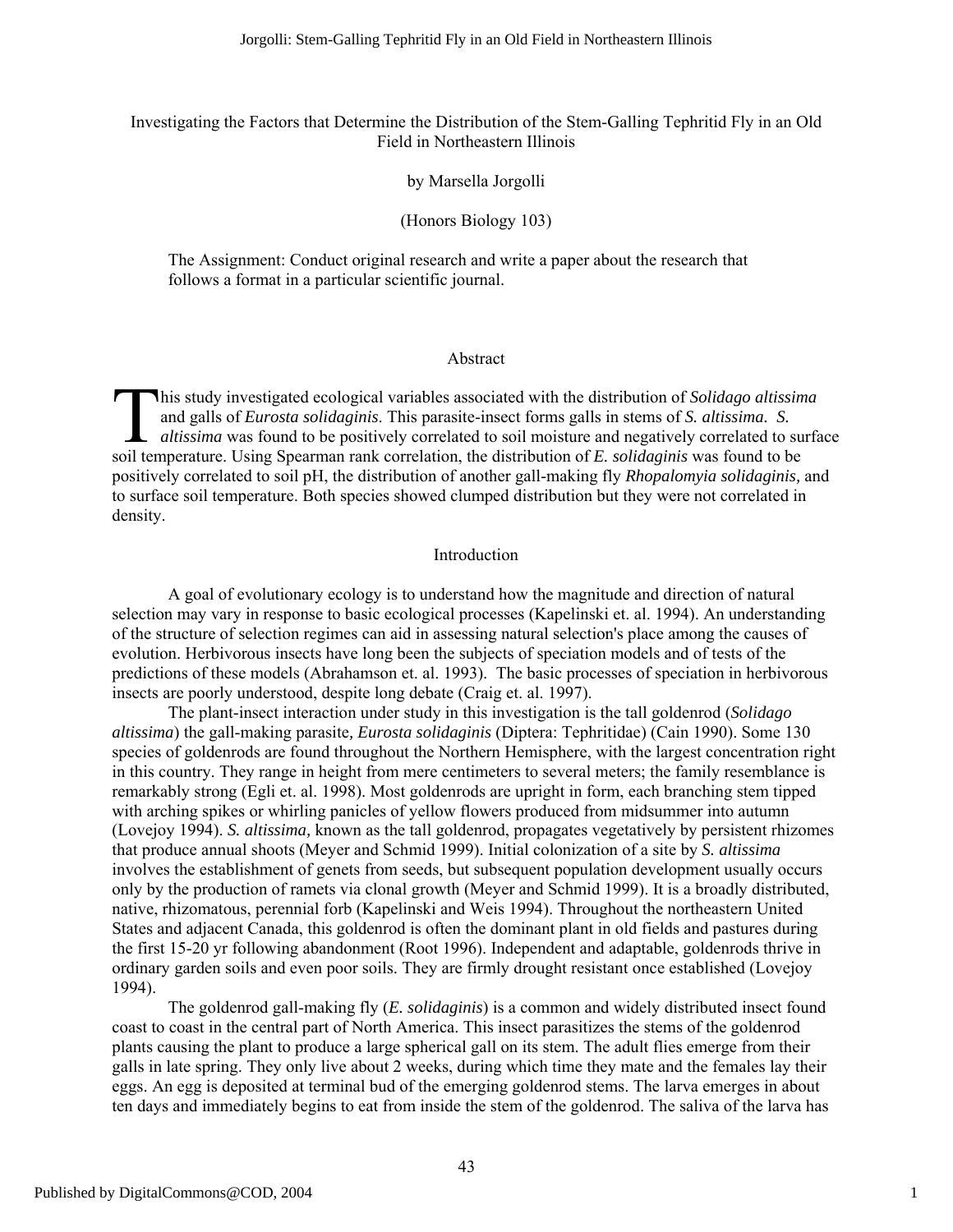chemicals, which cause the plant to grow abnormally, creating a spherical gall that the larva lives within. The larva will exploit the goldenrod stem for a full year before becoming adult. The emerging larva then tunnels through the bud to just beneath the apical meristem. The third-instar larva exhibits a distinct winter diapause to avoid extreme cold temperatures (Craig and Horner 1997). Mature adults emerge from the galls during the following spring. The insect, by exploiting the plant environment, leads to reduced flower and seed production by the goldenrod.

Larval survival and growth are determined, in part, by aspects of host-plant quality, and hostplant quality for herbivores is frequently altered by water deficits (Abrahamson and Horner1999). Goldenrod gall flies have many predators and competitors, such as parasitoids, parasites and birds, some even when they are in the larval stage in their gall. A potential competitor is the goldenrod gall midge (*Rhopalomyia salidaginis*), which forms flower like gall at the terminal bud of the stem (Root 1996).

 The ability of a species to colonize and establish within an area is directly related to the conditions of that specific environment. The objective of this study was to investigate factors associated with the distributions of *S. altissima* and galls of *E. solidaginis* to include those biological and physical. Galls of *R. solidaginis* were included in analysis as the midge is a potential competitor of *E. solidaginis*  based on parasitism of a common host. Physical measurements were those that commonly define climate to include soil temperature, moisture, and light exposure.

#### Methods

The study site was an old field located in the campus of College of DuPage, Illinois. The old field has been left to undergo natural succession for 15 years on top of construction debris evacuated during building activities. The sampling was done in April 2004.

Transects of the study area were randomly chosen and fifty  $1m<sup>2</sup>$  plots were measured in each for counts of *S. altissima*, galls of *E. solidaginis* and *R. solidaginis* as well as physical measurements of soil pH, temperature, moisture and light exposure. The physical measurements were taken during the morning and at noon to account for changes through the day. Soil pH was measured with a Kelway pH meter (Kelway instrument Co. Japan). Temperature measurements were taken at different depth to look for alternations in correlations with the distribution of the goldenrod and galls of *E. solidaginis.* Moisture and 10 cm soil temperature was measured with Aquaterr Temp-200 (Aquaterr Instruments, Costa Mesa, Ca). Light percentage and surface soil temperature was measured with Log IT Datameter 1000 (DCP Microdevelopments Limited, Norfolk, UK).

Patterns of dispersion for *S. altissima* and galls of *E. solidaginis* were determined from variance to mean ratios from count data. Spearman rank correlation was used to determine relationship between counts of tall goldenrods per square meter and *E. solidaginis* per square meter to the selected abiotic and biotic measurements.

#### Results

A summary of the measurements taken for counts of goldenrods, galls and midges, as well as selected physical factors is given in Table 1. The variance to mean ratios for tall goldenrod and galls of *E. solidaginis* were 10.72 and 1.8, respectively, indicating both had a clumped distribution. Even though both were clumped, they were not correlated in distribution (Table 2).

Counts of tall goldenrod were positively correlated to morning soil moisture and negatively correlated to noon surface temperature (Table 1). The gall count of *E. solidaginis* was positively correlated to morning surface temperature, gall counts of *R. solidaginis,* and the soil pH.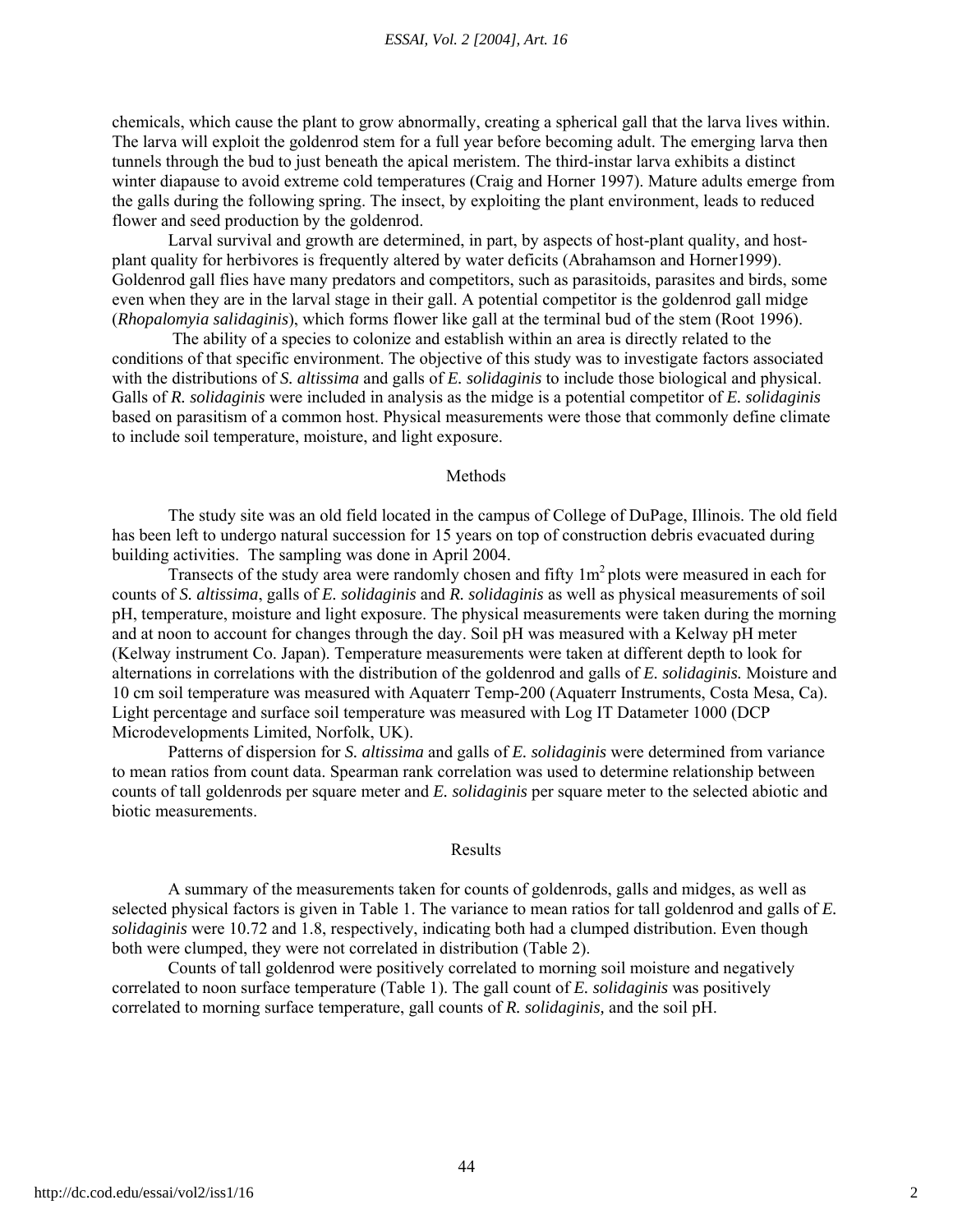### Discussion

There was no evidence to conclude that patterns of occurrence and abundance of both the fly and goldenrod were shaped by light exposure, even though some other studied have shown that increasing irradiance affected the growing patterns of the goldenrod, especially of its rhizomes (Egli et. al. 1995). Another consistently non-significant factor was deep soil temperature. Possibly *S. altissima* might be less deeply rooted than 10 cm where measurements were taken.

The positive correlation between counts of *E. solidaginis* and *R. solidaginis* fails to indicate competition was affecting their distribution. These results are paralleled by Root's (1996) who, in his study, concluded that insect herbivores did not, in any way, impact the density of stems. This might be because *E. solidaginis* may form host races on another goldenrod species *Solidago gigantean,* whose distribution was not considered in this study. The absence of significant interactions between these two potential competitors may be due to their low abundances.

The positive correlation of the values of pH with the fly distribution might suggest a correlation of the fly genetic types of *S. altissima* that prefer particular pH conditions plant. This might come due to the existence of various genetic groups of tall goldenrod with different resistance abilities resulting in different levels of suitability with the fly.

In other studies it has been found that larval survival and growth are determined, in part, by aspects of host-plant quality, and host-plant quality for herbivores is frequently altered by water deficits, implying a positive correlation between soil moisture and insect abundance (Horner and Warren 1999). The same results were obtained in this study. Even though soil moisture obtained significance to goldenrod distribution only for the morning measurements, the afternoon value was still positive. The negative correlation with the surface soil temperature also supports a link between soil moisture and tall goldenrod density.

Conversely, *E. solidaginis* had a positive correlation with surface soil temperature, suggesting that this species can resist dry environments. This occurrence might be adaptive in nature as to avoid potential competitors and predators and live in an environment with low levels of parasitism and competition (Schmid 1994). This correlation might also indicate a dependence of oviposition levels and emergence of larvae to temperature.

A number of other factors may determine the relative abundance of *E. solidaginis* making it difficult to explain distribution of this species based on the factors included in this study alone. Further studies examining factors such as predation on *E. solidaginis*, genetic variation among *S. altissima*  populations, and other plant and habitat characteristics might offer to more completely explain the distribution patterns of *S. altissima* and *E. solidaginis.* 

### Works Cited

- Abrahamson, W. G., M. D. Hess, J. M. Brown. 1996. Intraspecific competition in the goldenrod ballgallmaker (*Eurosta solidaginis*): larval mortality, adult fitness, ovipositional and host plant response. The American Midland Naturalist 136: 121-134.
- Abrahamson, W. G. and J. D. Horner. 1999. Influence of plant genotype and early-season water deficits on oviposition preference and offspring performance in *Eurosta solidaginis* (Diptera: Tephritidae). The American Midland Naturalist 142: 162-164.

Abrahamson, W. G., M. D. Eubanks, C. P. Blair, A. V. Whipple. 2001. Gall flies, inquilines, and goldenrods: A model for host-race formation and sympatric speciation. American Zoologist 41: 928-939.

Abrahamson, W. G., T. P. Craig, J. K. Itami, J. D. Horner. 1993. Behavioral evidence for host-race formation in *Eurosta solidaginis*. Evolution 47: 1696-1711.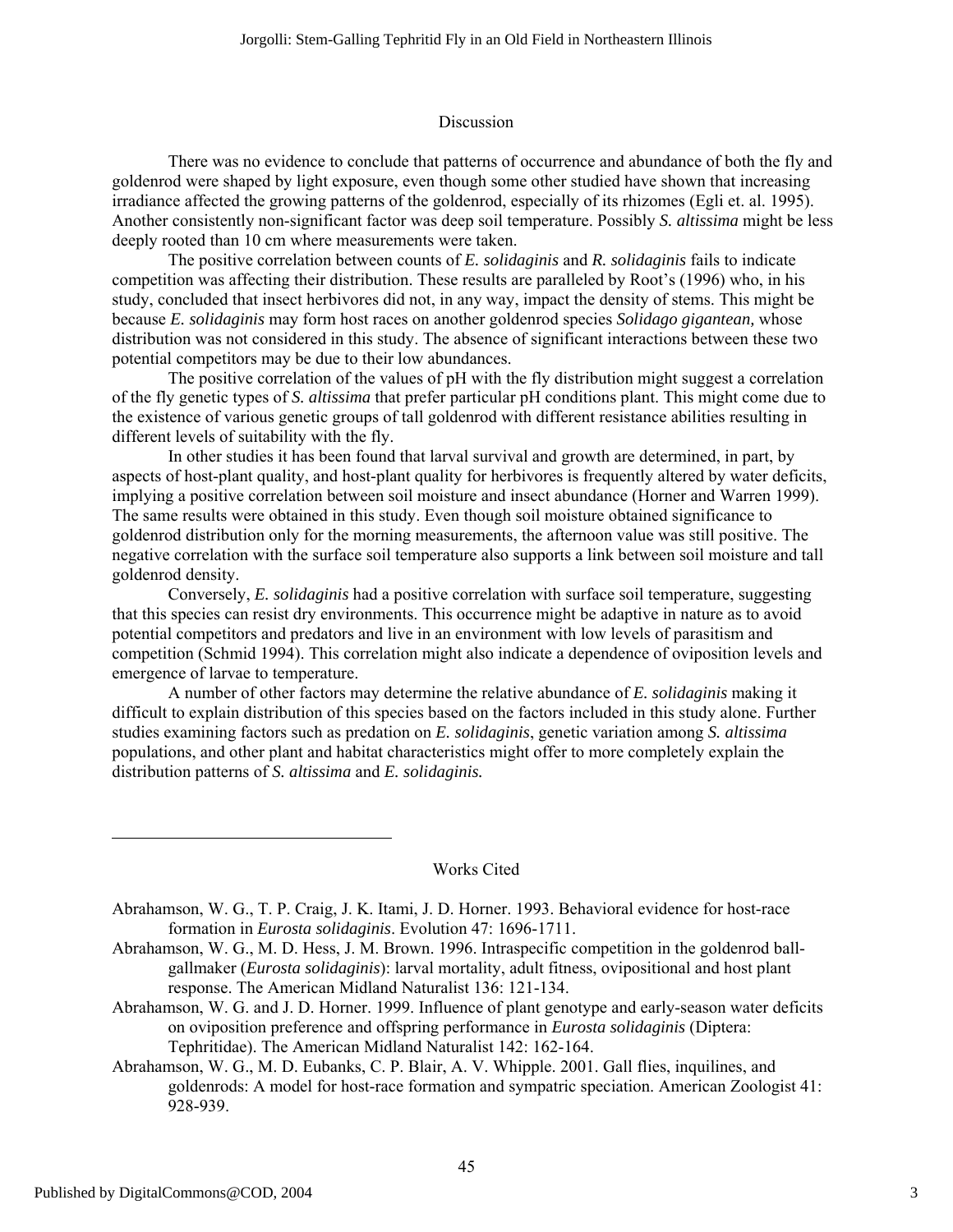#### *ESSAI, Vol. 2 [2004], Art. 16*

- Egli, P., B. Schmid, P. Stoll. 1998. Plant foraging and rhizome growth patterns of *Solidago altissima* in response to mowing and fertilizer application. Journal of Ecology 86: 341-354.
- Cain, M. L. 1990. Models of clonal growth in *Solidago atissima.* Journal of Ecology 78: 27-46.
- Canham, Ch. D., M. Uriarte, R. Root. 2002. A model of simultaneous evolution of competitive ability and herbivore resistance in a perennial plant. Ecology 83: 2649-2664.
- Carson, W. P., Z. T. Long, Ch. L. Mohler, P. Walter. 2003. Extending the resource concentration hypothesis to plant communities: effects of litter and herbivores. Ecology 84: 652-666.
- Craig, T. P., J. D. Horner, J. K. Itami. 1997. Hybridization studies on the host races of *Eurosta solidaginis*: implications for sympatric speciation. Evolution 51: 1552-1561.
- Horner, J. D. and G. A. Warren. 1999. Influence of plant genotype and early-season water deficits on oviposition preference and offspring performance in *Eurosta solidaginis* (Diptera: Tephritidae). Journal of Ecology 142: 162-178.
- Kapelinski, A. and A. E. Weis. 1994. A path analysis of the ecological factors behind selection. Evolution 48: 734-746
- Knapp, M. B. and S. L. Collins. 2002. Altered rainfall patterns, gas exchange, and growth in grasses and forbs. International Journal of Plant Sciences 163: 549-558.
- Lovejoy, A. 1994. Prospecting for goldenrods. Horticulture 72: 46-52.
- Maddox, G. D. and R. B. Root. 1990. Structure of the encounter between goldenrod (*Solidago altissima*) and its diverse insect fauna. Ecology 71: 2115-2125.
- Meyer, A. H. and B. Schmid. Experimental demography of the old-field perennial *Solidago altissima*: the dynamics of the shoot population. Journal of Ecology 87: 17-27.
- Root, R. B. 1996. Herbivore pressure on goldenrods (*Solidago altissima*): its variation and cumulative effects. Ecology 77: 1074-1088.
- Schmid, B. 1994. Effects of genetic diversity in the experimental stands of *Solidago altissima –* evidence for the potential role of pathogens as selective agents in plant populations. Journal of Ecology 82: 165–175.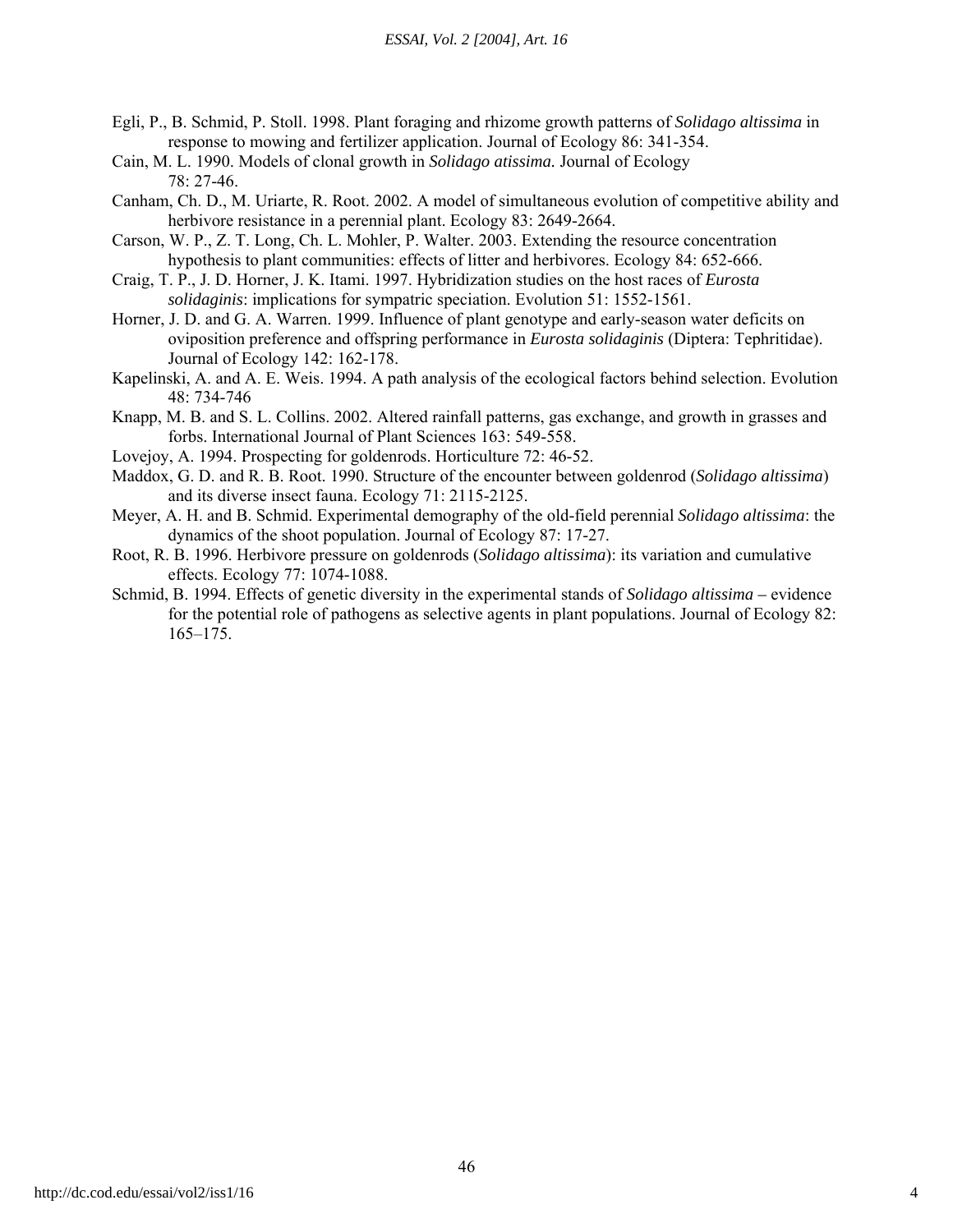Table 1. Summary  $(x + SD;$  all n=50) of the counts of goldenrod, gall counts of *Eurosta solidaginis*, gall counts of *Rhopalomyia Solidaginis*, and of the measurements of the physical and biotic factors.

| Variable                 | 8:00 a.m.         | Noon              |  |
|--------------------------|-------------------|-------------------|--|
|                          | Mean $+$ S.D.     | Mean $+$ S.D.     |  |
|                          |                   |                   |  |
| Solidago altissima       | $28.17 \pm 17.38$ | $28.17 \pm 17.38$ |  |
| (gall counts/ $m^2$ )    |                   |                   |  |
| Eurosta solidaginis      | $0.88 \pm 1.26$   | $0.88 + 1.26$     |  |
| (gall counts/ $m^2$ )    |                   |                   |  |
| Rhopalomyia Solidaginis  | $19.46 + 17.07$   | $19.46 \pm 17.07$ |  |
| (counts/m <sup>2</sup> ) |                   |                   |  |
| pH                       | $6.621 \pm 0.296$ | $6.621 \pm 0.296$ |  |
| 10cm Soil Moisture %     | $76.62 \pm 6.40$  | $67.78 \pm 10.25$ |  |
| 10cm Soil Temp. (°C)     | $17.76 \pm 1.13$  | $11.00 \pm 4.68$  |  |
| Surface Soil Temp. (°C)  | 9.14 $\pm$ 2.13   | $19.52 \pm 4.42$  |  |
| Light Exposure           | 84.48 $+$<br>3.03 | $89.20 +$<br>1.46 |  |
|                          |                   |                   |  |
|                          |                   |                   |  |